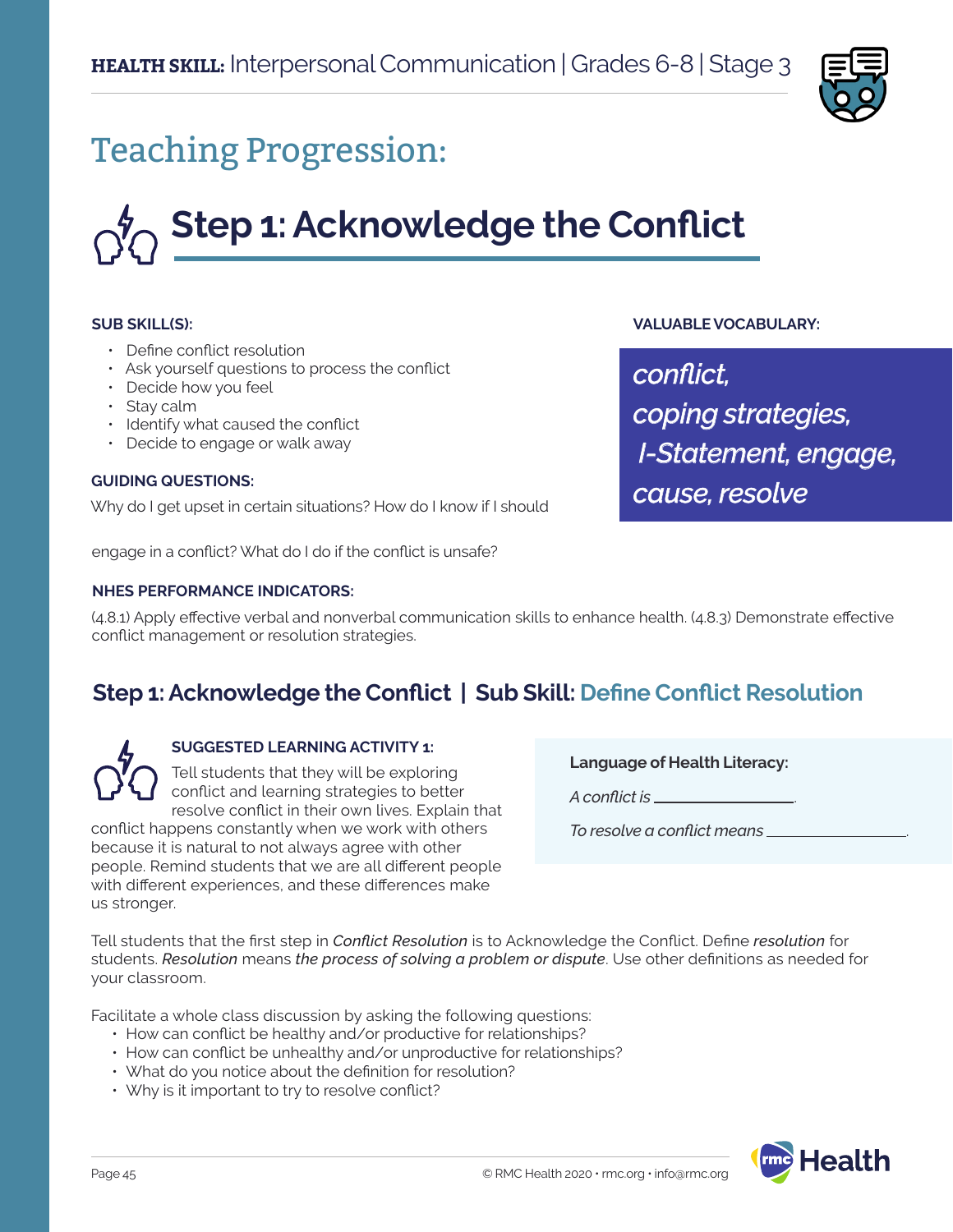

## Teaching Progression: **Step 1 | Acknowledge the Conflict (Cont.)**

## **Step 1: Acknowledge the Conflict Sub Skill: Ask Yourself Questions To Process The Conflict**



#### **SUGGESTED LEARNING ACTIVITY 1:**

Tell students that in Step 1 they will ask themselves 4 questions to better process the situation and decide on how to move forward. Model answering the questions below for an example conflict.

Give students a hand out or post the following questions in the room:

- How do I feel about the situation?
- How do I become calm so I can handle this situation?
- What happened that caused the conflict?
- Is this conflict worth engaging, or should I walk away?

## **Step 1: Acknowledge The Conflict | Sub Skill: Decide How You Feel**



## **SUGGESTED LEARNING ACTIVITY 1:**

Tell students that they will start thinking about the first question: *"How do I feel about the situation?"* Read scenarios to students

about a conflict that is occuring. Following each scenario, have students turn to a partner and discuss how they would feel if this were to happen to them.

**Language of Health Literacy:**

*I feel when because* .

**TEACHING NOTES:**

- Conflict Example Scenario: You are trying to get into your locker when you are pushed hard from behind by another student. The student doesn't apologize and keeps walking down the hall.
- Model and provide the *Language of Health Literacy* to support student practice.

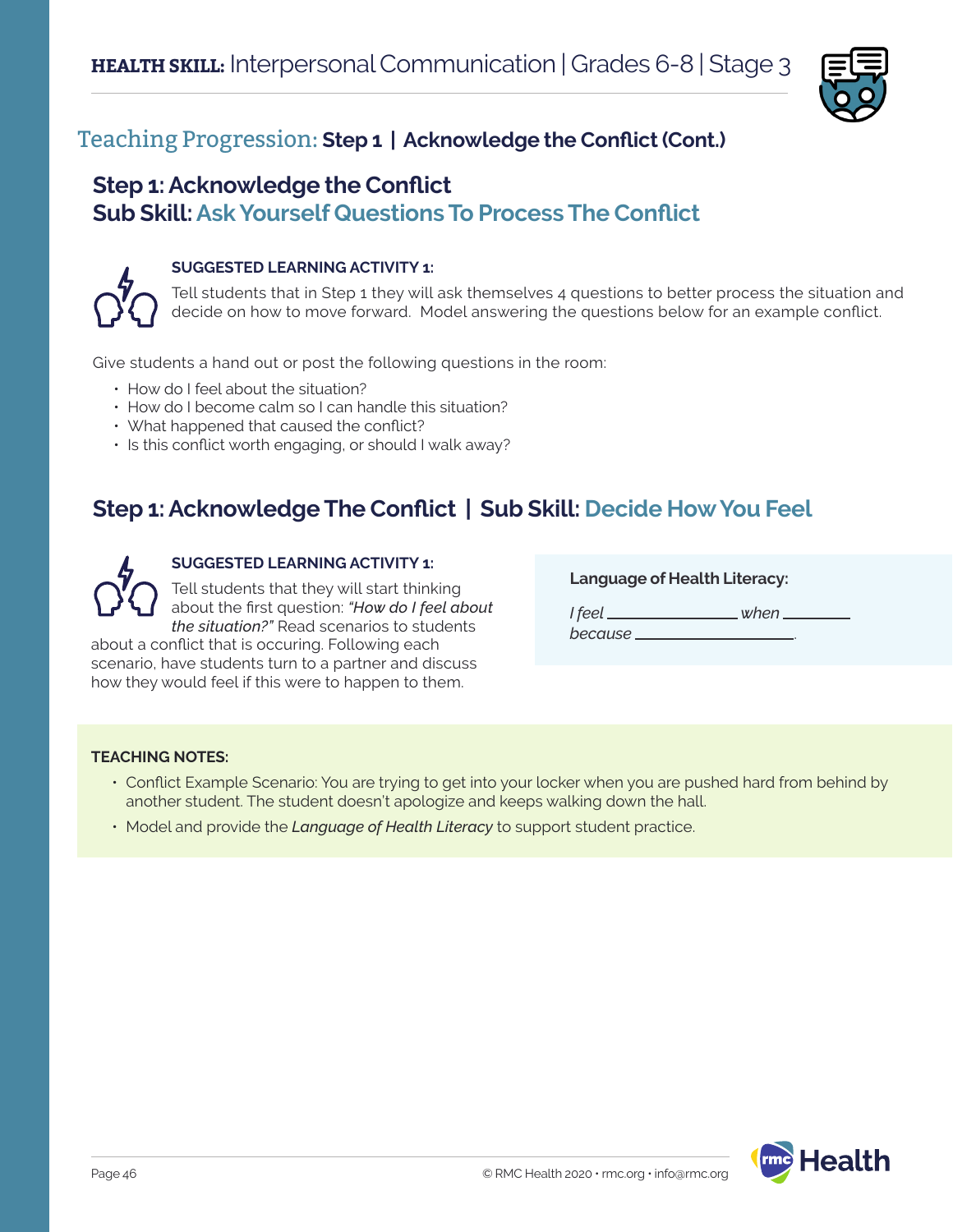

## Teaching Progression: **Step 1 | Acknowledge the Conflict (Cont.)**

## **Step 1: Acknowledge the Conflict | Sub Skill: Stay Calm**

**SUGGESTED LEARNING ACTIVITY 1:** To have students think about people reacting when they are not calm, give partners a list of different ways of people handling conflict. Have students identify which reactions are appropriate and which reactions are inappropriate. When students finish sorting the examples, explain to students that the second question, *"How do I become calm so I can handle this situation?"* will help them avoid inappropriate reactions to conflict.

#### **Language of Health Literacy:**

*When I am upset during a conflict, I should* .

*To stay calm during a conflict, I should* .

 *is a coping strategy I can use when I am not calm during a conflict.*



#### **SUGGESTED LEARNING ACTIVITY 2:**

Tell students that once they acknowledge how they feel about the situation, they may need to use coping strategies to answer the second question: How do I become calm and rational to handle the situation?

Define for students *coping strategies*. *Coping strategies* are *actions we use to manage and change our emotions*. Explain to students that there are scientific ways to help calm the brain and body.

Give students an opportunity to experience different types of coping strategies. Create stations for students to practice different types of coping strategies, rotating to new coping strategy stations and try new activities. Have students reflect in writing how different strategies make them feel and where they could practice these strategies in their own life. Have students write down their favorite strategies to keep for reference.

## **SUGGESTED LEARNING ACTIVITY 3:**

Give students scenarios of conflicts students their age could face. For each conflict, have students suggest a coping strategy the person could use to become calm and rational to handle the situation. Have students share their ideas, using discussion a variety protocols and strategies to elicit ideas from

all students.*.*

## **Step 1: Acknowledge The Conflict | Sub Skill: Identify What Caused The Conflict**

## **SUGGESTED LEARNING ACTIVITY 1:**

Explain to students that when they are calm enough to evaluate the situation, they need to determine what happened to make them upset.

Tell students that this is the third question they need to ask themselves: What happened that caused the conflict?

Read various scenarios demonstrating conflict. Following each scenario, have students turn to a partner and discuss how they would feel if this were to happen to them, using the *Language of Health Literacy* to support responses.

**Language of Health Literacy:**

*When* \_\_\_\_\_\_\_\_\_\_ happens I feel \_\_\_\_\_\_\_

*because* .

 *made me upset.* 

*I* am feeling \_\_\_\_\_\_\_\_\_\_\_ because \_